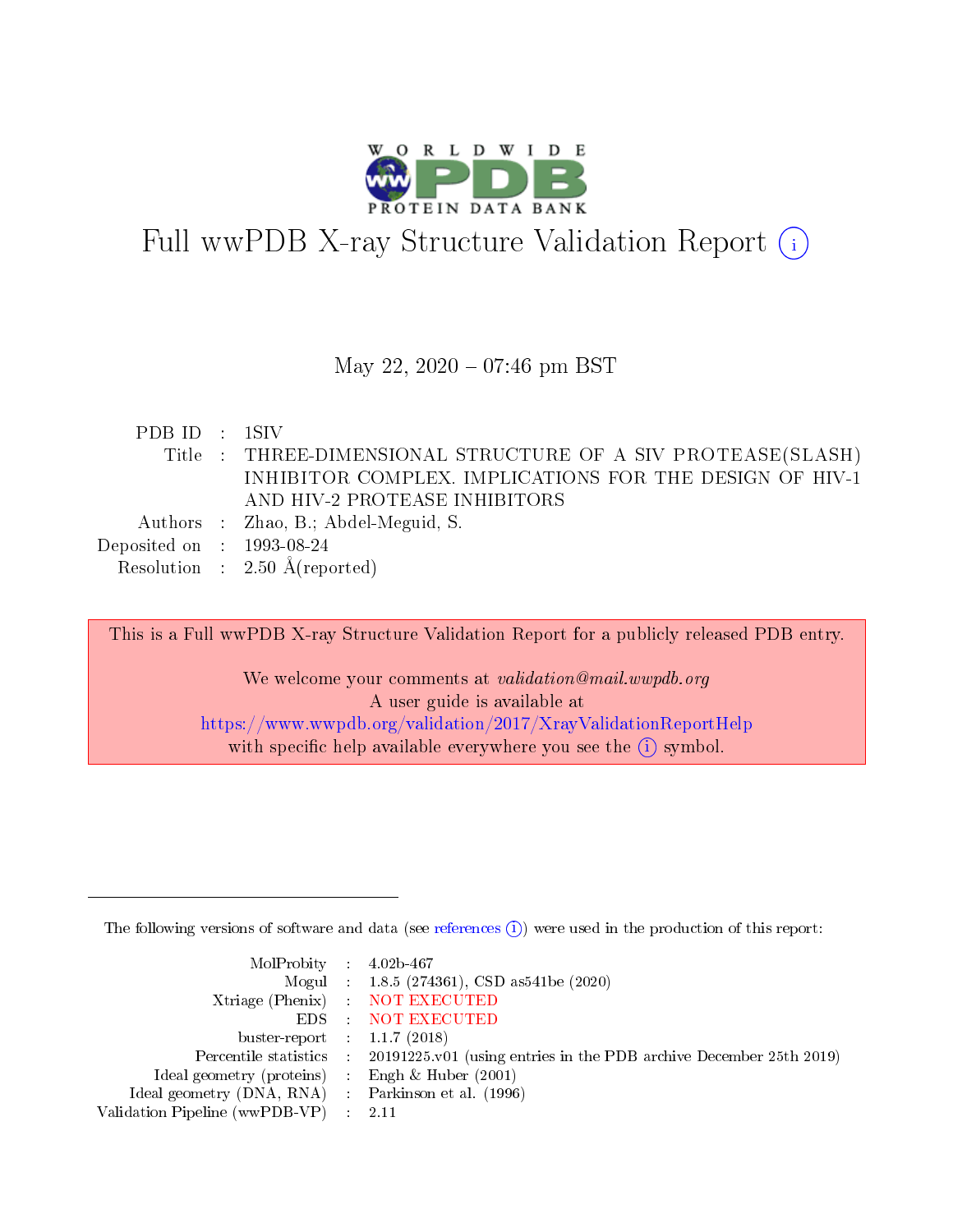# 1 [O](https://www.wwpdb.org/validation/2017/XrayValidationReportHelp#overall_quality)verall quality at a glance  $(i)$

The following experimental techniques were used to determine the structure: X-RAY DIFFRACTION

The reported resolution of this entry is 2.50 Å.

Percentile scores (ranging between 0-100) for global validation metrics of the entry are shown in the following graphic. The table shows the number of entries on which the scores are based.



| Metric                | Whole archive       | Similar resolution                                 |  |  |
|-----------------------|---------------------|----------------------------------------------------|--|--|
|                       | (# $\rm{Entries}$ ) | $(\text{\#Entries, resolution range}(\text{\AA}))$ |  |  |
| Clashscore            | 141614              | $5346$ $(2.50-2.50)$                               |  |  |
| Ramachandran outliers | 138981              | $5231 (2.50 - 2.50)$                               |  |  |
| Sidechain outliers    | 138945              | $5233(2.50-2.50)$                                  |  |  |

The table below summarises the geometric issues observed across the polymeric chains and their fit to the electron density. The red, orange, yellow and green segments on the lower bar indicate the fraction of residues that contain outliers for  $\geq=3$ , 2, 1 and 0 types of geometric quality criteria respectively. A grey segment represents the fraction of residues that are not modelled. The numeric value for each fraction is indicated below the corresponding segment, with a dot representing fractions  $\epsilon = 5\%$ 

Note EDS was not executed.

| Mol | Chain   Length | Quality of chain |     |     |  |  |  |  |
|-----|----------------|------------------|-----|-----|--|--|--|--|
|     | 99             | 71%              | 21% | 6%  |  |  |  |  |
|     | 99             | 56%              | 31% | 12% |  |  |  |  |

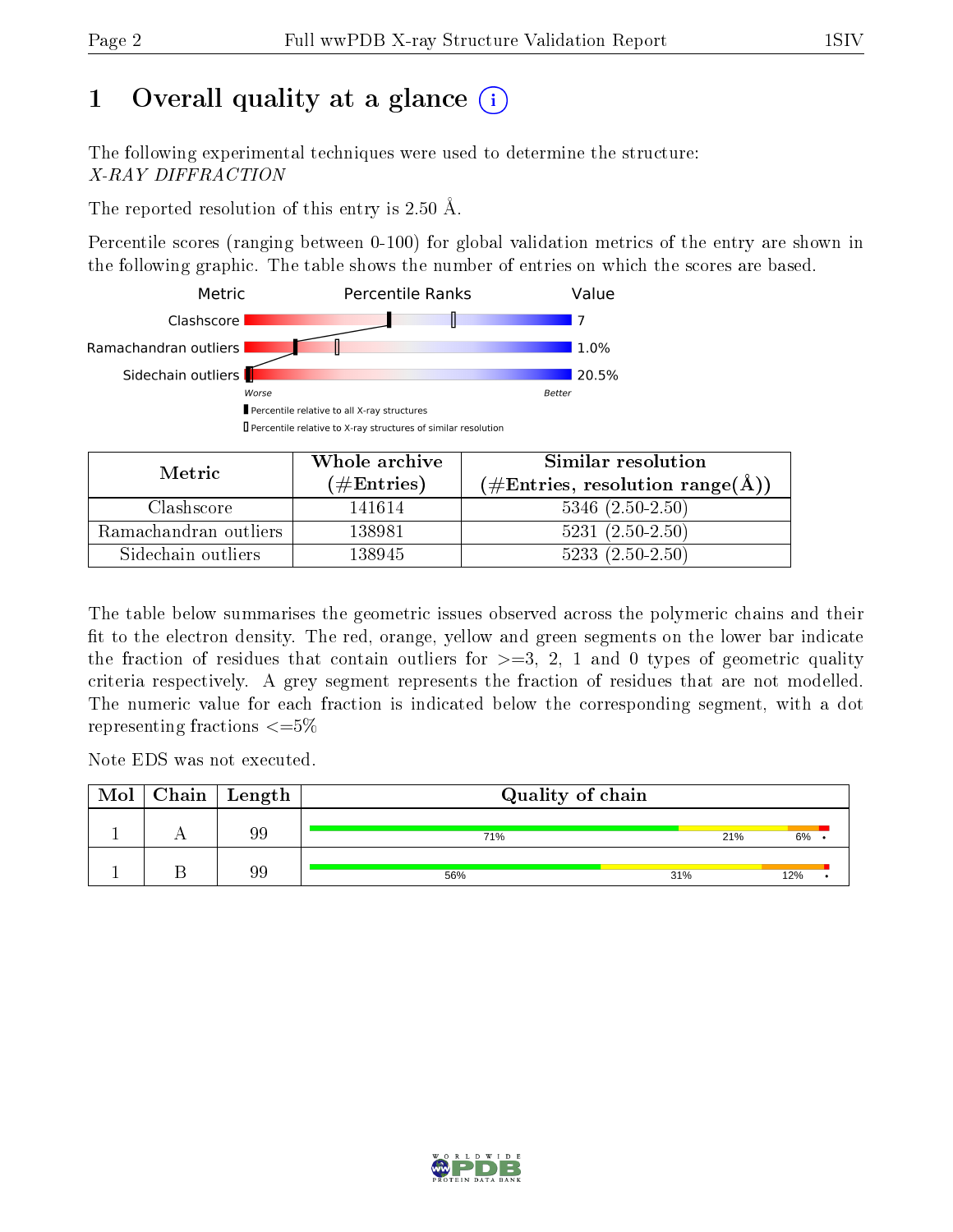# 2 Entry composition  $\left( \cdot \right)$

There are 3 unique types of molecules in this entry. The entry contains 1585 atoms, of which 0 are hydrogens and 0 are deuteriums.

In the tables below, the ZeroOcc column contains the number of atoms modelled with zero occupancy, the AltConf column contains the number of residues with at least one atom in alternate conformation and the Trace column contains the number of residues modelled with at most 2 atoms.

• Molecule 1 is a protein called SIV PROTEASE.

| Mol | Chain | $\mid$ Residues | Atoms           |         |                         |  |  | ZeroOcc   AltConf   Trace |  |
|-----|-------|-----------------|-----------------|---------|-------------------------|--|--|---------------------------|--|
|     | 99    | Total           | $\Box$ C $\Box$ | -N      |                         |  |  |                           |  |
|     |       | 755             |                 | 485 129 | $\degree$ 139 $\degree$ |  |  |                           |  |
|     |       | 99              | Total C         |         | -N                      |  |  |                           |  |
|     |       | 755             | 485             | 129     | - 139                   |  |  |                           |  |

• Molecule 2 is methyl N- $\{(4S, 5S)$ -5- $[(L-alanyl-L-alanyl)$ aminol-4-hydroxy-6-phenylhexanoyl} -L-valyl-L-valinate (three-letter code: PSI) (formula:  $C_{29}H_{47}N_5O_7$ ).



|  | Mol   Chain   Residues | Atoms       |    |  |  | ZeroOcc   AltConf |
|--|------------------------|-------------|----|--|--|-------------------|
|  |                        | Total C N . | 29 |  |  |                   |

• Molecule 3 is water.

|  | Mol   Chain   Residues | Atoms | ZeroOcc   AltConf |
|--|------------------------|-------|-------------------|
|  |                        | Total |                   |

Continued on next page...

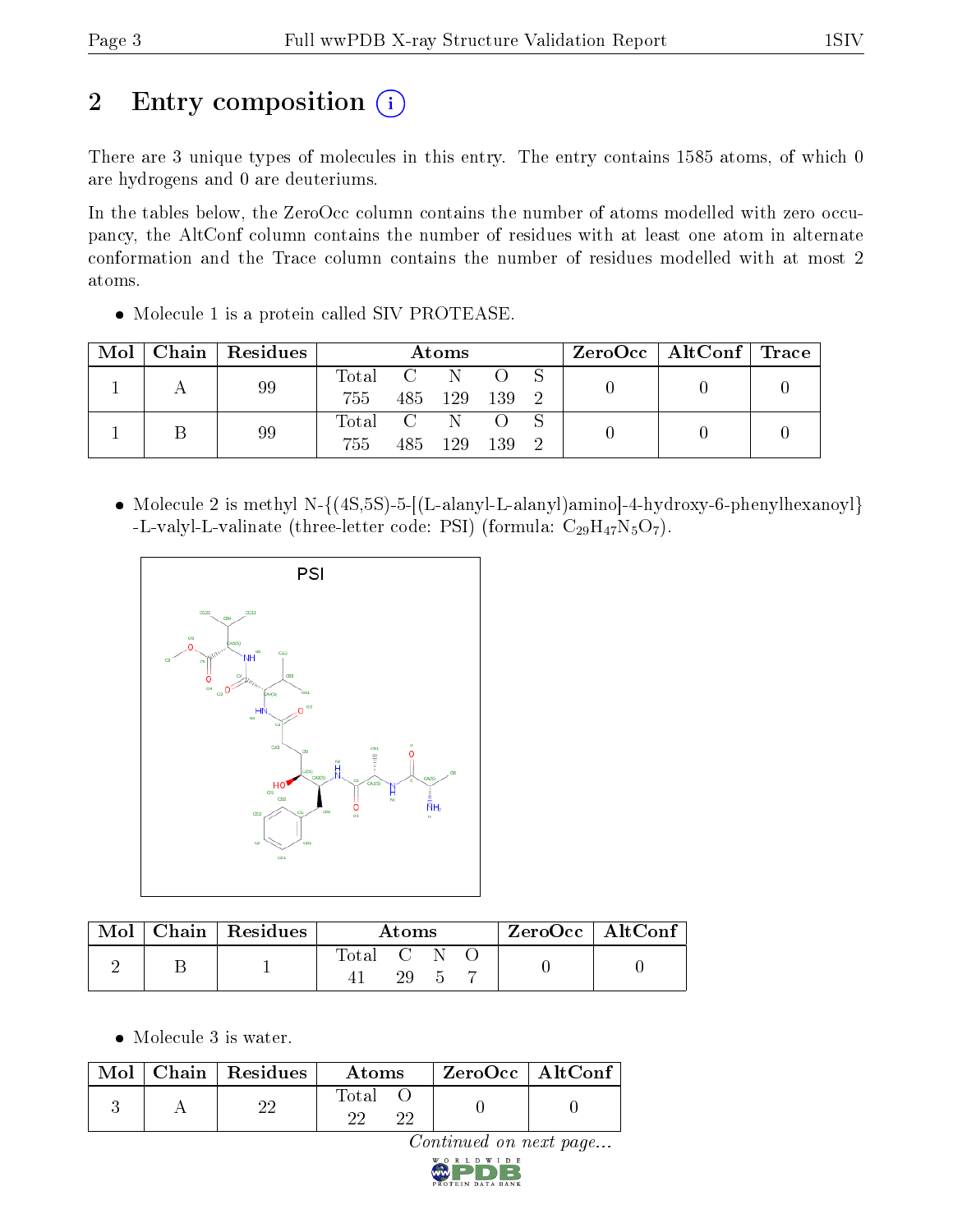Continued from previous page...

|  | Mol   Chain   Residues | Atoms | ZeroOcc   AltConf |  |
|--|------------------------|-------|-------------------|--|
|  |                        | Total |                   |  |

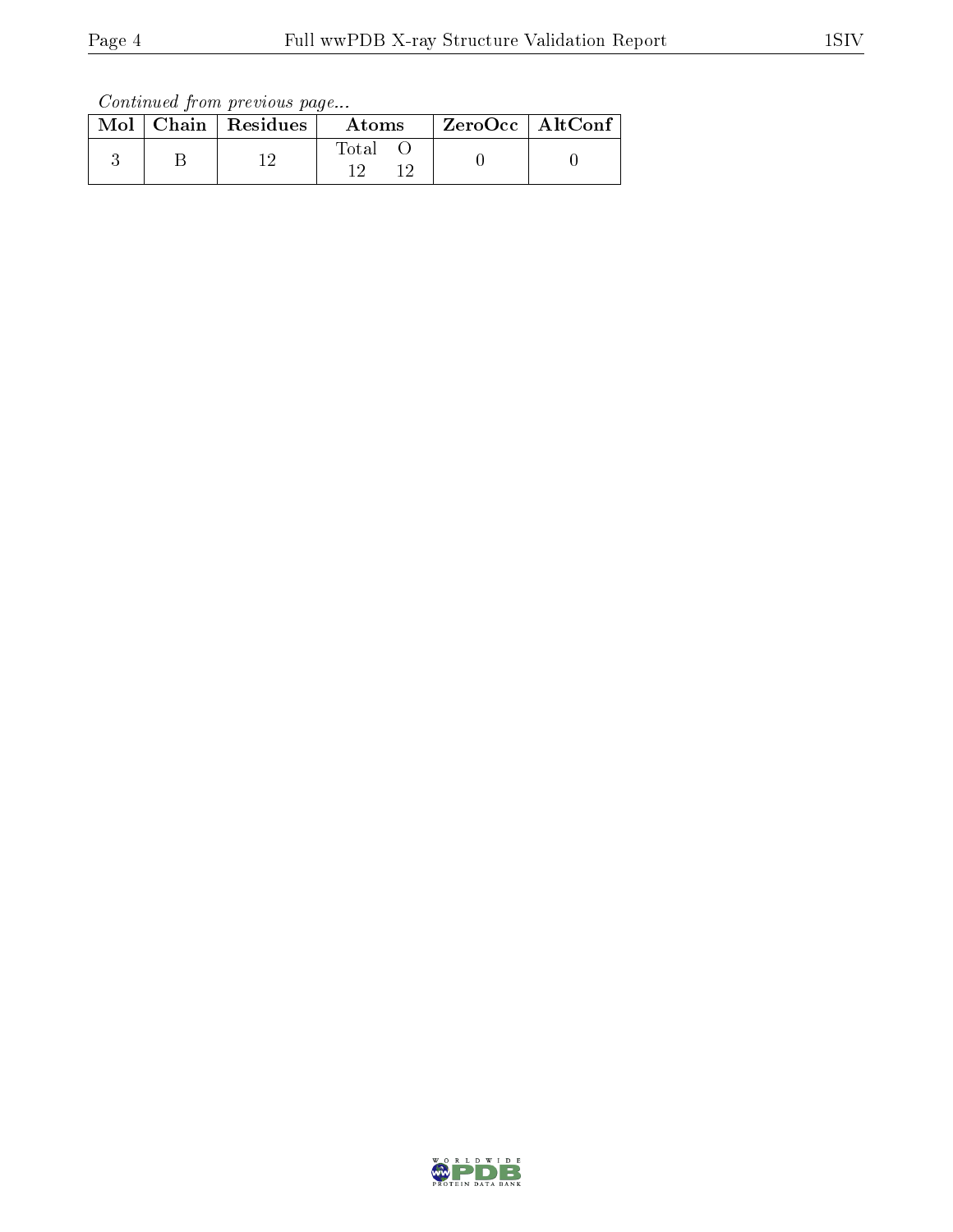# 3 Residue-property plots  $(i)$

These plots are drawn for all protein, RNA and DNA chains in the entry. The first graphic for a chain summarises the proportions of the various outlier classes displayed in the second graphic. The second graphic shows the sequence view annotated by issues in geometry. Residues are colorcoded according to the number of geometric quality criteria for which they contain at least one outlier: green  $= 0$ , yellow  $= 1$ , orange  $= 2$  and red  $= 3$  or more. Stretches of 2 or more consecutive residues without any outlier are shown as a green connector. Residues present in the sample, but not in the model, are shown in grey.

Note EDS was not executed.

• Molecule 1: SIV PROTEASE



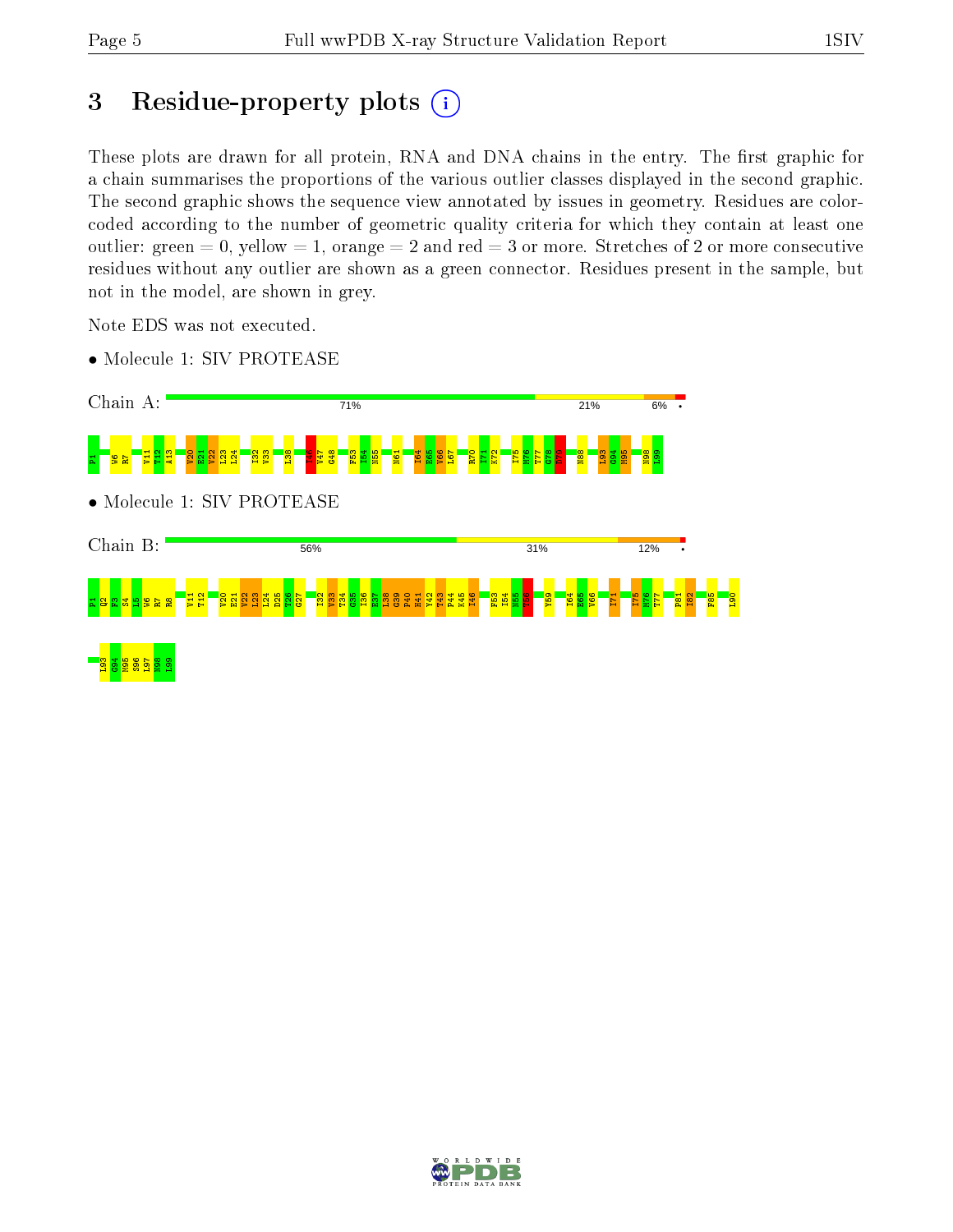# 4 Data and refinement statistics  $(i)$

Xtriage (Phenix) and EDS were not executed - this section is therefore incomplete.

| Property                               | Value                                              | Source    |  |
|----------------------------------------|----------------------------------------------------|-----------|--|
| Space group                            | I 2 2 2                                            | Depositor |  |
| Cell constants                         | $46.30\text{\AA}$<br>$101.50\text{\AA}$<br>118.80Å | Depositor |  |
| a, b, c, $\alpha$ , $\beta$ , $\gamma$ | $90.00^\circ$<br>$90.00^\circ$<br>$90.00^\circ$    |           |  |
| Resolution (A)                         | 6.00<br>2.50                                       | Depositor |  |
| % Data completeness                    | (Not available) $(6.00-2.50)$                      | Depositor |  |
| in resolution range)                   |                                                    |           |  |
| $\mathrm{R}_{merge}$                   | (Not available)                                    | Depositor |  |
| $\mathrm{R}_{sym}$                     | (Not available)                                    | Depositor |  |
| Refinement program                     | X-PLOR                                             | Depositor |  |
| $R, R_{free}$                          | (Not available)<br>0.189                           | Depositor |  |
| Estimated twinning fraction            | No twinning to report.                             | Xtriage   |  |
| Total number of atoms                  | 1585                                               | wwPDB-VP  |  |
| Average B, all atoms $(A^2)$           | 13.0                                               | wwPDB-VP  |  |

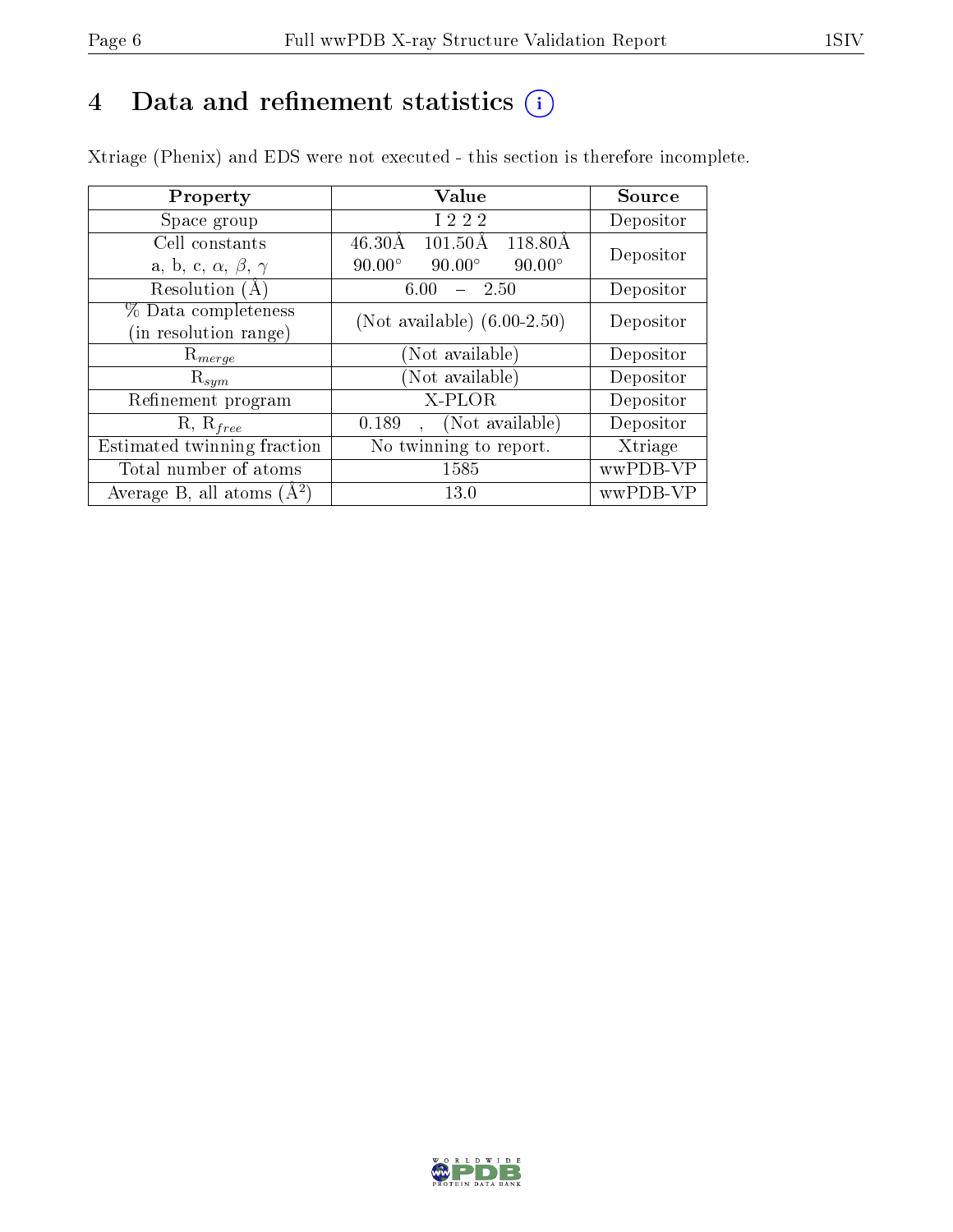# 5 Model quality  $(i)$

## 5.1 Standard geometry (i)

Bond lengths and bond angles in the following residue types are not validated in this section: PSI

The Z score for a bond length (or angle) is the number of standard deviations the observed value is removed from the expected value. A bond length (or angle) with  $|Z| > 5$  is considered an outlier worth inspection. RMSZ is the root-mean-square of all Z scores of the bond lengths (or angles).

| Mol | Chain |      | Bond lengths      | Bond angles |                     |  |
|-----|-------|------|-------------------|-------------|---------------------|--|
|     |       | RMSZ | $\# Z  > 5$       | RMSZ        | # $ Z  > 5$         |  |
|     |       | 0.99 | $1/769$ $(0.1\%)$ | 1.78        | $13/1041$ $(1.2\%)$ |  |
|     |       | 0.98 | $1/769$ $(0.1\%)$ | 1.87        | $23/1041$ $(2.2\%)$ |  |
| AH  | ΑII   | 0.99 | $2/1538(0.1\%)$   | 1.82        | $36/2082$ $(1.7\%)$ |  |

All (2) bond length outliers are listed below:

| Mol |  |                        |                            |                    | $\vert$ Chain $\vert$ Res $\vert$ Type $\vert$ Atoms $\vert$ Z $\vert$ Observed(A) $\vert$ Ideal(A) |  |
|-----|--|------------------------|----------------------------|--------------------|-----------------------------------------------------------------------------------------------------|--|
|     |  | GLY                    | $C-N$                      | $\vert 5.08 \vert$ |                                                                                                     |  |
|     |  | $\operatorname{ASP}{}$ | $\vert$ CB-CG $\vert$ 5.00 |                    | $1.62\,$                                                                                            |  |

| Mol            | Chain | Res            | <b>Type</b> | Atoms         | Z       | Observed( | $\text{Ideal}({}^o)$ |
|----------------|-------|----------------|-------------|---------------|---------|-----------|----------------------|
|                | Β     | 39             | <b>GLY</b>  | $CA-C-O$      | $-9.31$ | 103.83    | 120.60               |
| $\overline{1}$ | B     | 34             | THR         | $CA-CB-CG2$   | 8.69    | 124.56    | 112.40               |
| $\mathbf{1}$   | B     | 6              | TRP         | $CD1$ -CG-CD2 | 8.59    | 113.17    | 106.30               |
| 1              | А     | 6              | TRP         | $CD1-CG-CD2$  | 7.88    | 112.61    | 106.30               |
| 1              | А     | 66             | VAL         | $CB-CA-C$     | $-7.88$ | 96.43     | 111.40               |
| 1              | А     | 6              | TRP         | $CE2$ -CD2-CG | $-7.49$ | 101.31    | 107.30               |
| 1              | B     | 6              | <b>TRP</b>  | $CE2$ -CD2-CG | $-7.38$ | 101.40    | 107.30               |
| 1              | А     | 67             | LEU         | $CA-CB-CG$    | 6.90    | 131.17    | 115.30               |
| 1              | B     | 56             | THR         | $N$ -CA-CB    | $-6.46$ | 98.03     | 110.30               |
| 1              | B     | 40             | <b>PRO</b>  | $CA-N-CD$     | $-6.34$ | 102.62    | 111.50               |
| 1              | B     | 75             | ILE         | $CB-CG1-CD1$  | $-6.30$ | 96.25     | 113.90               |
| 1              | А     | 70             | $\rm{ARG}$  | $NE- CZ-NH2$  | $-6.23$ | 117.19    | 120.30               |
| 1              | B     | $\overline{4}$ | <b>SER</b>  | $O$ -C-N      | $-6.17$ | 112.84    | 122.70               |
| 1              | A     | 46             | <b>ILE</b>  | $CA$ -CB-CG2  | 6.02    | 122.93    | 110.90               |
| 1              | B     | 71             | <b>ILE</b>  | $N$ -CA-CB    | $-6.01$ | 96.97     | 110.80               |
| $\mathbf 1$    | Β     | 96             | <b>SER</b>  | $N$ -CA-CB    | $-5.98$ | 101.53    | 110.50               |
| $\overline{1}$ | B     | 7              | $\rm{ARG}$  | $NE- CZ-NH2$  | $-5.73$ | 117.43    | 120.30               |

All (36) bond angle outliers are listed below:

Continued on next page...

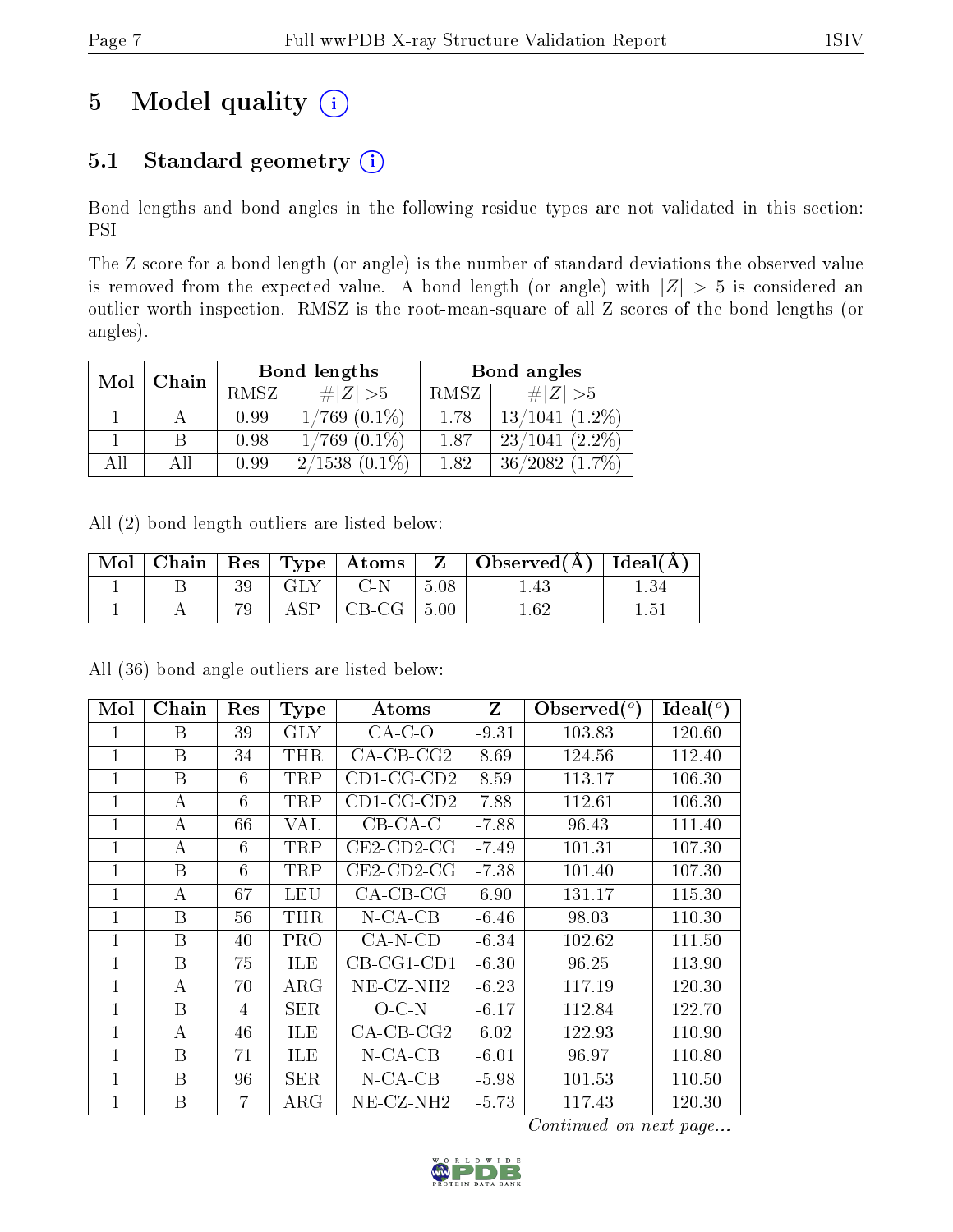| Mol          | Chain | Res | <b>Type</b> | Atoms                 | $Z_{\rm}$ | Observed $(°)$ | $\text{Ideal}({}^o)$ |
|--------------|-------|-----|-------------|-----------------------|-----------|----------------|----------------------|
| 1            | B     | 41  | HIS         | $N$ -CA-C             | $-5.64$   | 95.77          | 111.00               |
| 1            | B     | 22  | VAL         | $N$ -CA-CB            | $-5.61$   | 99.15          | 111.50               |
| $\mathbf{1}$ | А     | 6   | TRP         | $CG$ - $CD1$ - $NE1$  | $-5.55$   | 104.55         | 110.10               |
| 1            | B     | 23  | <b>LEU</b>  | $CA$ -CB-CG           | 5.42      | 127.77         | 115.30               |
| 1            | B     | 6   | TRP         | $CG$ - $CD1$ - $NE1$  | $-5.41$   | 104.69         | 110.10               |
| $\mathbf{1}$ | B     | 4   | <b>SER</b>  | $CA-C-N$              | 5.36      | 129.00         | 117.20               |
| $\mathbf{1}$ | А     | 22  | VAL         | $N$ -CA-CB            | $-5.35$   | 99.74          | 111.50               |
| 1            | B     | 34  | THR         | $CA$ -CB-OG1          | $-5.34$   | 97.79          | 109.00               |
| 1            | А     | 93  | LEU         | $CA$ -CB-CG           | 5.27      | 127.42         | 115.30               |
| $\mathbf 1$  | B     | 33  | VAL         | $N-CA-CB$             | $-5.25$   | 99.96          | 111.50               |
| 1            | B     | 25  | <b>ASP</b>  | $N$ -CA-CB            | $-5.22$   | 101.21         | 110.60               |
| 1            | А     | 46  | <b>ILE</b>  | $CA$ -CB-CG1          | $-5.19$   | 101.14         | 111.00               |
| 1            | B     | 20  | VAL         | $CG1$ - $CB$ - $CG2$  | $-5.18$   | 102.61         | 110.90               |
| $\mathbf{1}$ | B     | 95  | MET         | $CA-CB-CG$            | $-5.12$   | 104.59         | 113.30               |
| 1            | А     | 6   | TRP         | $CB-CG-CD1$           | $-5.08$   | 120.39         | 127.00               |
| $\mathbf{1}$ | А     | 20  | <b>VAL</b>  | $CA$ -CB-CG2          | $-5.08$   | 103.28         | 110.90               |
| $\mathbf 1$  | B     | 85  | PHE         | $CB-CG-CD2$           | $-5.02$   | 117.29         | 120.80               |
| 1            | А     | 95  | MET         | $CA-CB-CG$            | 5.02      | 121.83         | 113.30               |
| 1            | B     | 8   | $\rm{ARG}$  | NE-CZ-NH <sub>2</sub> | $-5.01$   | 117.80         | 120.30               |

Continued from previous page...

There are no chirality outliers.

There are no planarity outliers.

## 5.2 Too-close contacts (i)

In the following table, the Non-H and H(model) columns list the number of non-hydrogen atoms and hydrogen atoms in the chain respectively. The H(added) column lists the number of hydrogen atoms added and optimized by MolProbity. The Clashes column lists the number of clashes within the asymmetric unit, whereas Symm-Clashes lists symmetry related clashes.

|  |      |      | Mol   Chain   Non-H   H(model)   H(added)   Clashes   Symm-Clashes |
|--|------|------|--------------------------------------------------------------------|
|  | 755  | 788  |                                                                    |
|  | 755  | 788  |                                                                    |
|  |      | 47   |                                                                    |
|  | 22   |      |                                                                    |
|  |      |      |                                                                    |
|  | 1585 | 1623 |                                                                    |

The all-atom clashscore is defined as the number of clashes found per 1000 atoms (including hydrogen atoms). The all-atom clashscore for this structure is 7.

All (21) close contacts within the same asymmetric unit are listed below, sorted by their clash

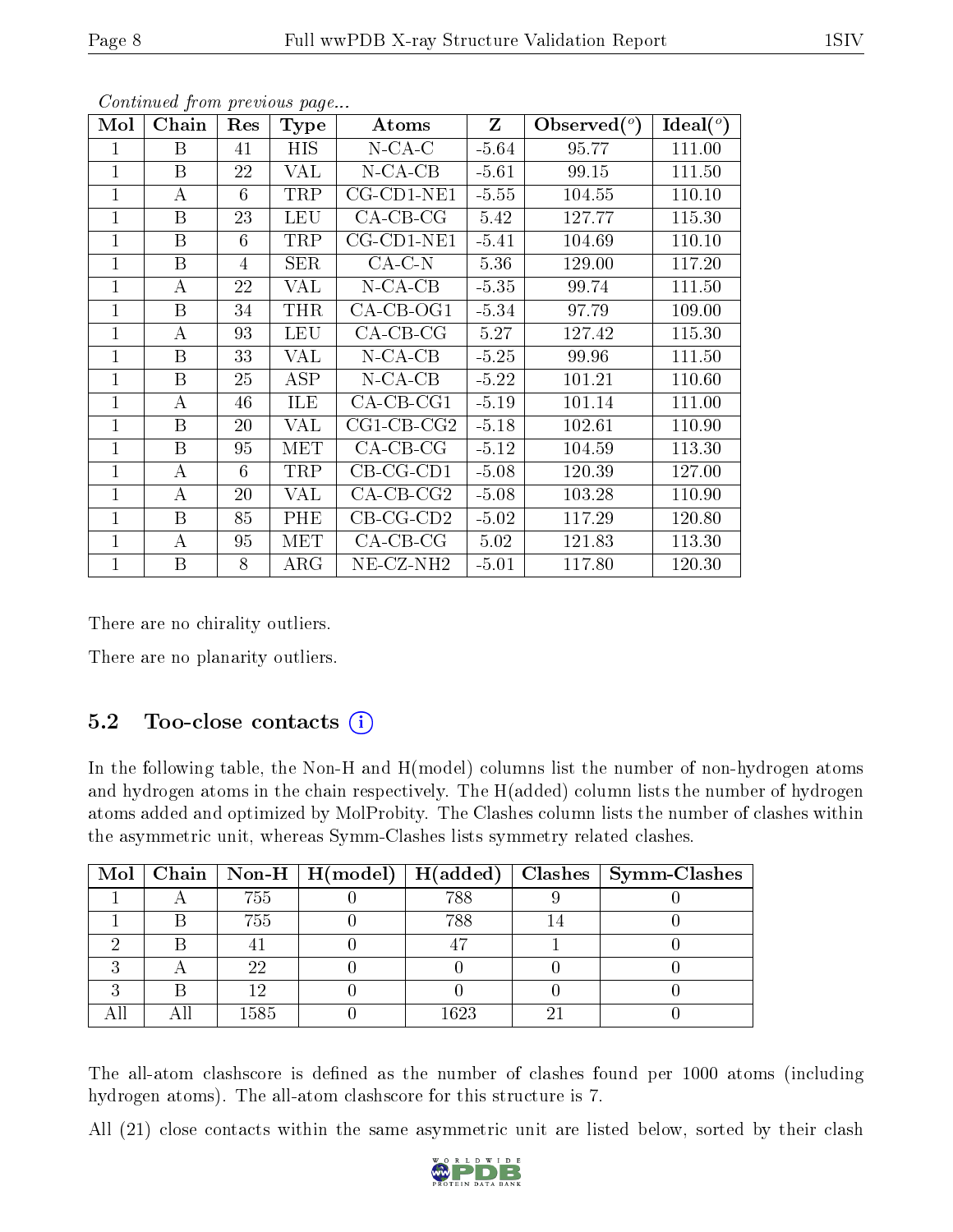distance (Å)

Clash overlap (Å)

Atom-1 Atom-2 Interatomic

1:B:81:PRO:HG2 1:B:82:ILE:HD12 1.81 0.62

1:B:46:ILE:HD13 1:B:54:ILE:O 2.19 0.43 1:B:39:GLY:C | 1:B:41:HIS:H | 2.20 | 0.42  $1:B:45:LYS:HB3$   $1:B:56:THR:HG22$  2.01  $0.41$ 1:A:13:ALA:HB1 1:A:64:ILE:HD11 2.02 0.41 1:A:7:ARG:HD3 | 1:A:7:ARG:HH11 | 1.74 | 0.41 1:B:42:TYR:HB3 | 1:B:59:TYR:CZ | 2.55 | 0.41 1:B:38:LEU:CD2 1:B:75:ILE:HD11 2.51 0.40

| 1: B: 27: GLY: HA2           | $1.90\,$ | 0.53 |
|------------------------------|----------|------|
| 1: A:53:PHE:HA               | 1.92     | 0.50 |
| 1:B:53:PHE:HB3               | 1.94     | 0.49 |
| 1:B:93:LEU:HD21              | 1.94     | 0.49 |
| 1: A: 55: ASN: ND2           | 2.29     | 0.48 |
| 1:B:32:ILE:HD12              | 2.29     | 0.47 |
| 2: B: 100: PSI: HB31         | 1.96     | 0.46 |
| 1: A:32: ILE:N               | 2.31     | 0.45 |
| 1:A:53:PHE:CD1               | 2.51     | 0.45 |
| 1: A:64:ILE:CD1              | 2.46     | 0.45 |
| 1:B:44:PRO:HD3               | 1.75     | 0.44 |
| 1:B:2:GLN:HG3                | 2.17     | 0.44 |
| 1 - R - 71 - II - F - H G 22 | 2.01     | በ 43 |

magnitude.

1:A:23:LEU:HD21 1:A:48:GLY:HA2 1:B:46:ILE:HD12 1:B:66:VAL:HG13 1:A:46:ILE:HD11 1:B:32:ILE:N 1:B:32:ILE:HD11 1:A:32:ILE:HD12 1:A:46:ILE:HG12 1:A:13:ALA:HB1 1:B:43:THR:HA 1:A:98:ASN:OD1 1:B:64:ILE:HB

There are no symmetry-related clashes.

### 5.3 Torsion angles  $(i)$

#### 5.3.1 Protein backbone (i)

In the following table, the Percentiles column shows the percent Ramachandran outliers of the chain as a percentile score with respect to all X-ray entries followed by that with respect to entries of similar resolution.

The Analysed column shows the number of residues for which the backbone conformation was analysed, and the total number of residues.

| Mol | Chain | Analysed        | Favoured    | Allowed  | Outliers |                 | Percentiles |
|-----|-------|-----------------|-------------|----------|----------|-----------------|-------------|
|     |       | 97/99(98%)      | 93 (96\%)   | $3(3\%)$ | $1(1\%)$ | 15 <sup>1</sup> | $\sqrt{28}$ |
|     |       | 97/99(98%)      | 94(97%)     | $2(2\%)$ | $1(1\%)$ | 15              | 28          |
| All | All   | $194/198(98\%)$ | $187(96\%)$ | 5(3%)    | $2(1\%)$ | 15              | 28          |

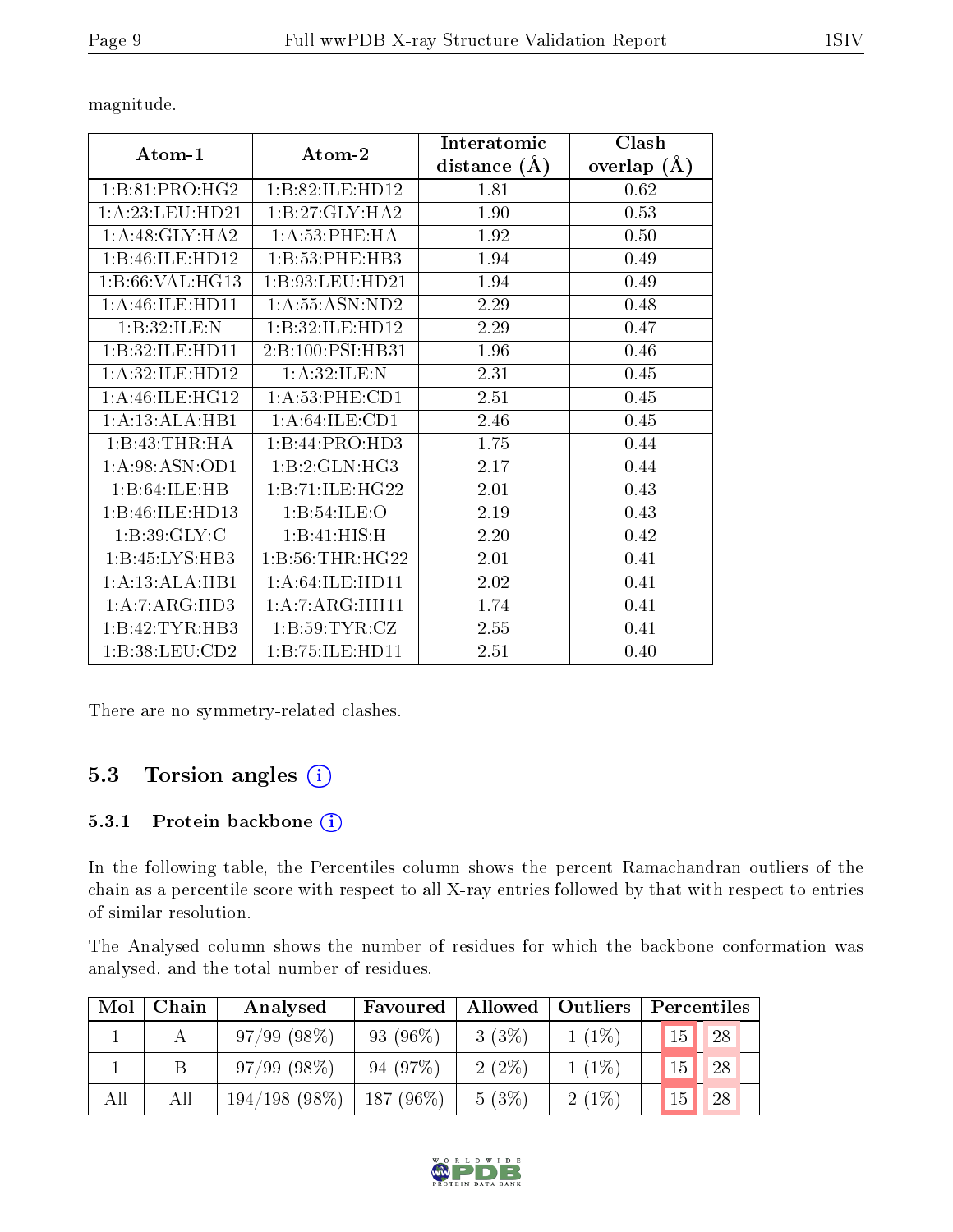All (2) Ramachandran outliers are listed below:

| Mol | Chain | Res | Type |
|-----|-------|-----|------|
|     |       |     |      |
|     |       |     |      |

#### 5.3.2 Protein sidechains  $\left( \widehat{\mathbf{i}} \right)$

In the following table, the Percentiles column shows the percent sidechain outliers of the chain as a percentile score with respect to all X-ray entries followed by that with respect to entries of similar resolution.

The Analysed column shows the number of residues for which the sidechain conformation was analysed, and the total number of residues.

| Mol | Chain | Analysed          | Rotameric   Outliers |             | Percentiles |             |  |
|-----|-------|-------------------|----------------------|-------------|-------------|-------------|--|
|     |       | $83/83$ (100%)    | 65 (78%)             | $18(22\%)$  |             | $1$ $1$     |  |
|     | B     | $83/83$ (100\%)   | 67 $(81\%)$          | $16(19\%)$  |             | $\boxed{2}$ |  |
| All | All   | $166/166$ (100\%) | 132 (80%)            | 34 $(20\%)$ |             | $\boxed{2}$ |  |

All (34) residues with a non-rotameric sidechain are listed below:

| Mol            | $\overline{\text{Chain}}$           | Res             | Type                      |
|----------------|-------------------------------------|-----------------|---------------------------|
| $\mathbf{1}$   | $\overline{A}$                      | 11              | <b>VAL</b>                |
| $\overline{1}$ | $\overline{A}$                      | 20              | $\overline{\text{VAL}}$   |
| $\overline{1}$ | $\overline{A}$                      | $\overline{2}2$ | <b>VAL</b>                |
| $\overline{1}$ | $\frac{1}{A}$                       | $\overline{24}$ | LEU                       |
| $\overline{1}$ | $\overline{A}$                      | $\overline{33}$ | $\overline{\text{VAL}}$   |
| $\overline{1}$ | $\overline{A}$                      | 38              | <b>LEU</b>                |
| $\mathbf{1}$   | $\frac{1}{A}$                       | 46              | <b>ILE</b>                |
| $\overline{1}$ | $\overline{A}$                      | 47              | $\overline{\text{VAL}}$   |
| $\overline{1}$ | $\overline{A}$                      | 61              | ĀŠN                       |
| $\overline{1}$ | $\overline{A}$                      | $\overline{64}$ | <b>ILE</b>                |
| $\overline{1}$ | $\frac{A}{A}$                       | 66              | <b>VAL</b>                |
| $\overline{1}$ |                                     | $\overline{72}$ | $\overline{\text{LYS}}$   |
| $\overline{1}$ | $\overline{A}$                      | $\overline{75}$ | ILE                       |
| $\overline{1}$ | $\overline{A}$                      | 77              | THR                       |
| $\overline{1}$ | $\overline{A}$                      | 79              | $\overline{\text{ASP}}$   |
| $\overline{1}$ |                                     | $\overline{88}$ | $\overline{\mathrm{ASN}}$ |
| $\overline{1}$ | $\frac{\overline{A}}{\overline{A}}$ | $\overline{93}$ | LEU                       |
| $\mathbf{1}$   | $\overline{A}$                      | 95              | <b>MET</b>                |
| $\overline{1}$ | $\overline{\mathbf{B}}$             | $\overline{11}$ | <b>VAL</b>                |
| $\overline{1}$ | $\overline{\mathbf{B}}$             | $\overline{12}$ | THR                       |
| $\mathbf 1$    | B                                   | 21              | GLU                       |

Continued on next page...

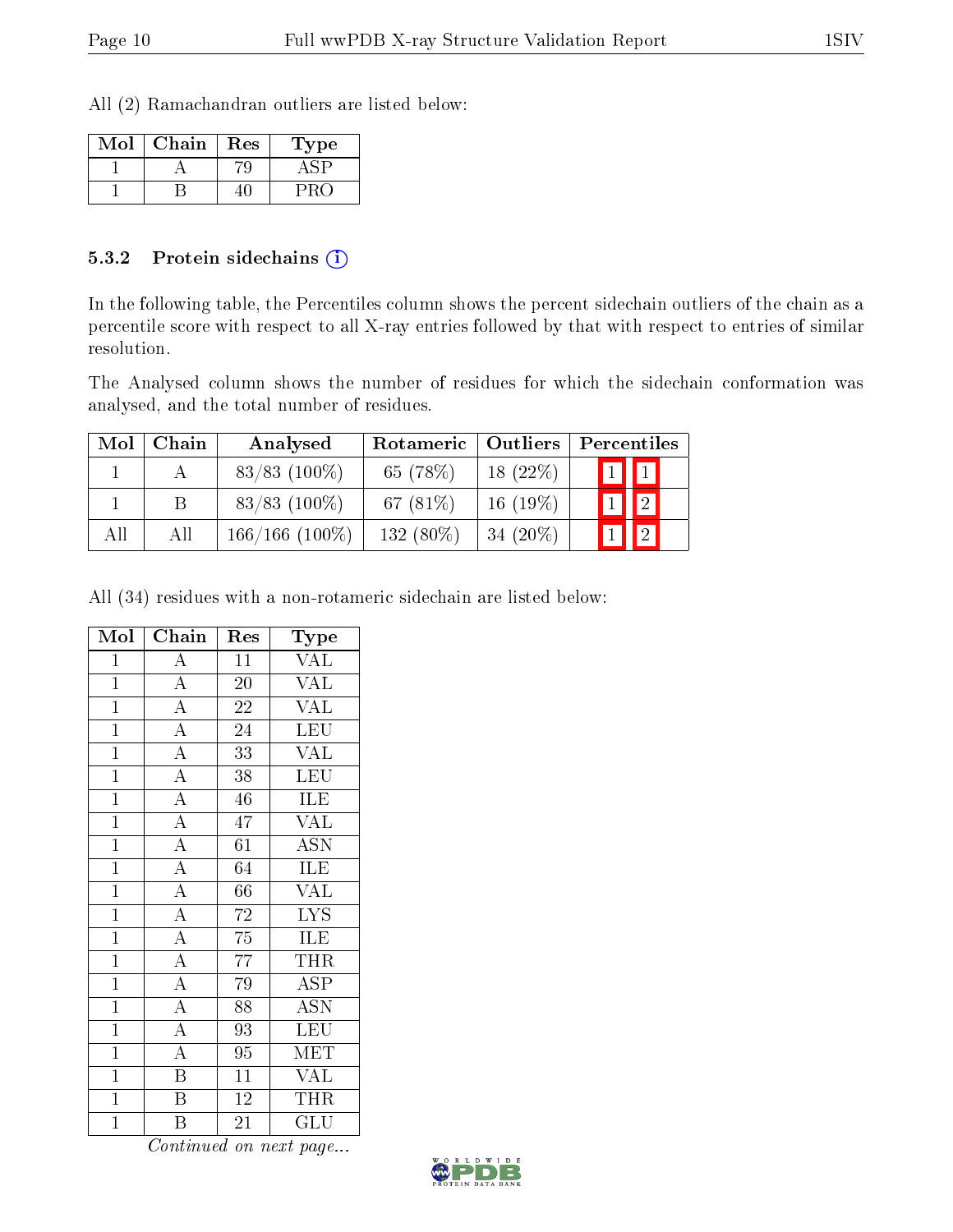| Mol            | Chain | Res | Type       |
|----------------|-------|-----|------------|
| $\mathbf 1$    | Β     | 22  | <b>VAL</b> |
| $\mathbf 1$    | B     | 23  | LEU        |
| $\mathbf 1$    | Β     | 24  | LEU        |
| $\mathbf 1$    | Β     | 33  | <b>VAL</b> |
| $\mathbf 1$    | B     | 36  | ILE        |
| $\mathbf 1$    | Β     | 38  | LEU        |
| $\mathbf{1}$   | B     | 43  | THR        |
| $\mathbf 1$    | B     | 46  | ILE        |
| $\mathbf 1$    | Β     | 56  | THR        |
| $\mathbf{1}$   | B     | 77  | THR        |
| $\mathbf 1$    | В     | 82  | ILE        |
| $\overline{1}$ | Β     | 90  | LEU        |
| 1              | В     | 97  | LEU        |

Continued from previous page...

Some sidechains can be flipped to improve hydrogen bonding and reduce clashes. All (2) such sidechains are listed below:

| Mol | Chain | Res | Type  |
|-----|-------|-----|-------|
|     |       |     | € ÷ L |
|     |       |     |       |

#### 5.3.3 RNA [O](https://www.wwpdb.org/validation/2017/XrayValidationReportHelp#rna)i

There are no RNA molecules in this entry.

## 5.4 Non-standard residues in protein, DNA, RNA chains (i)

There are no non-standard protein/DNA/RNA residues in this entry.

#### 5.5 Carbohydrates (i)

There are no carbohydrates in this entry.

### 5.6 Ligand geometry (i)

1 ligand is modelled in this entry.

In the following table, the Counts columns list the number of bonds (or angles) for which Mogul statistics could be retrieved, the number of bonds (or angles) that are observed in the model and the number of bonds (or angles) that are defined in the Chemical Component Dictionary. The

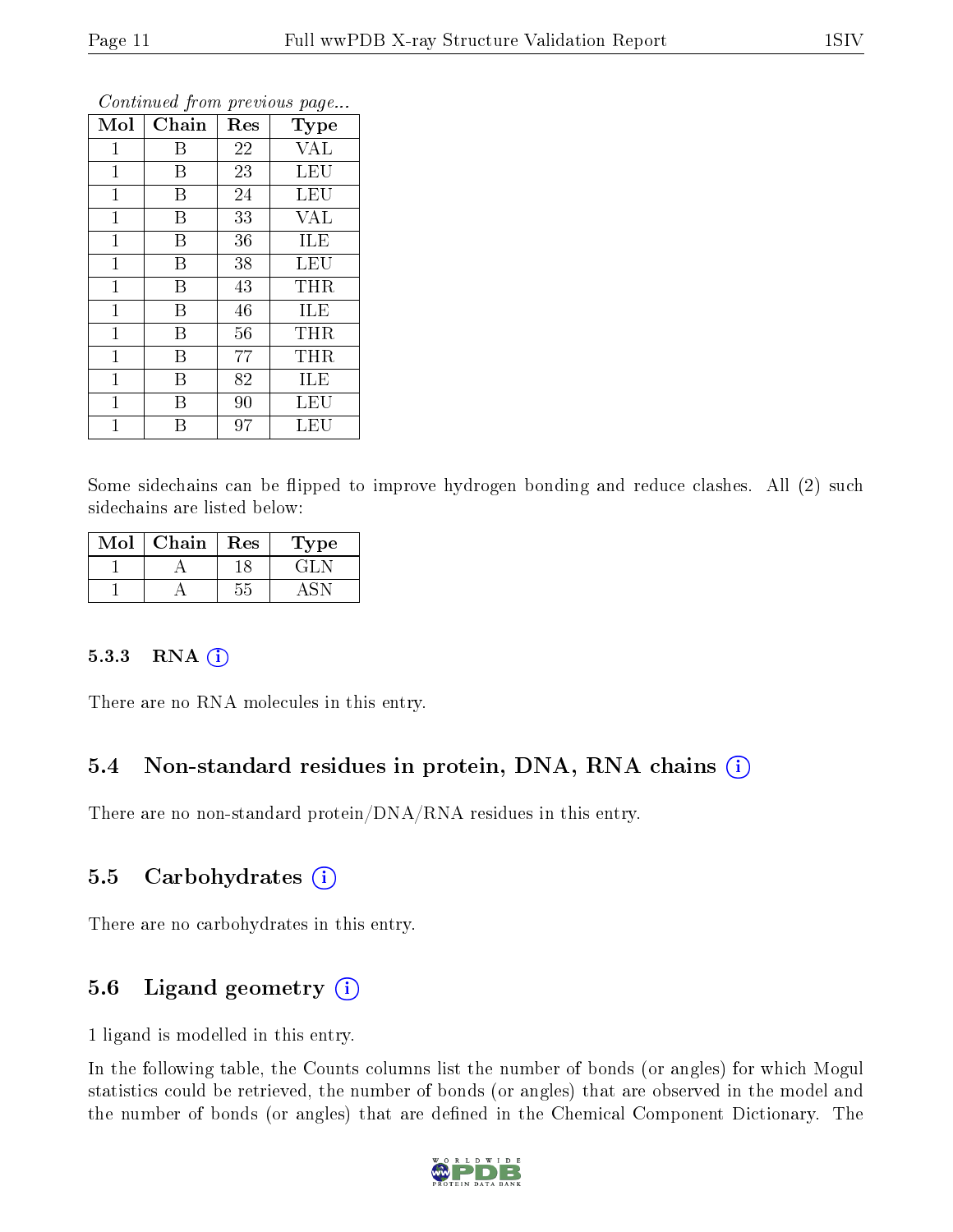Link column lists molecule types, if any, to which the group is linked. The Z score for a bond length (or angle) is the number of standard deviations the observed value is removed from the expected value. A bond length (or angle) with  $|Z| > 2$  is considered an outlier worth inspection. RMSZ is the root-mean-square of all Z scores of the bond lengths (or angles).

|  | Mol<br>Type   Chain   Res   Link |  |          |              |                    |                       | Bond lengths | Bond angles      |            |  |
|--|----------------------------------|--|----------|--------------|--------------------|-----------------------|--------------|------------------|------------|--|
|  |                                  |  | Counts ' | $+$ RMSZ $+$ | $\vert \#  Z  > 2$ | Counts   RMSZ $\vert$ |              | $7 + \#  Z  > 1$ |            |  |
|  | DCI                              |  | 100      | 40,41,41     | 0.88               | (2(5%)                | 53,55,55     | 1.40             | $(5 (9\%)$ |  |

In the following table, the Chirals column lists the number of chiral outliers, the number of chiral centers analysed, the number of these observed in the model and the number defined in the Chemical Component Dictionary. Similar counts are reported in the Torsion and Rings columns. '-' means no outliers of that kind were identified.

|  |     | $\text{Mol}$   Type   Chain   Res   Link   Chirals | Torsions                                | Rings |
|--|-----|----------------------------------------------------|-----------------------------------------|-------|
|  | 100 |                                                    | $\mid$ 5/55/55/55 $\mid$ 0/1/1/1 $\mid$ |       |

All (2) bond length outliers are listed below:

| Mol |     | $\mid$ Chain $\mid$ Res $\mid$ Type $\mid$ Atoms $\mid$ | Z       | Observed( $\AA$ )   Ideal( $\AA$ ) |  |
|-----|-----|---------------------------------------------------------|---------|------------------------------------|--|
|     | 100 | $O5-C5$                                                 | 3.51    |                                    |  |
|     | 100 | C-N1                                                    | $-2.07$ |                                    |  |

 $\text{Mol} \mid \text{Chain} \mid \text{Res} \mid \text{Type} \mid \quad \text{Atoms} \quad \mid \text{ Z } \mid \text{Observed}(^o)$ )  $\overline{}$  Ideal( $^o$ ) 2 | B | 100 | PSI | O5-C5-O4 | -4.72 | 114.61 | 123.84 2 | B | 100 | PSI | O5-C5-CA5 | 3.12 | 121.92 | 111.70 2 | B | 100 | PSI | C4-CA4-N4 | -2.85 | 102.61 | 110.36 2 B 100 PSI O1-C1-N2 -2.23 118.81 122.93 2 | B | 100 | PSI | CB3-CA4-N4 | 2.05 | 116.51 | 111.43

All (5) bond angle outliers are listed below:

There are no chirality outliers.

All (5) torsion outliers are listed below:

| Mol           | Chain | Res | Type       | Atoms                                                                         |
|---------------|-------|-----|------------|-------------------------------------------------------------------------------|
| $\mathcal{D}$ |       | 100 | <b>PSI</b> | CA5-C5-O5-C6                                                                  |
| 2             |       | 100 | <b>PSI</b> | O4-C5-O5-C6                                                                   |
| 2             | R     | 100 | <b>PSI</b> | $N2$ -C1-CA1-N1                                                               |
| 2             | R     | 100 | PSI.       | $O1$ -C1-CA1-N1                                                               |
| 9             |       | 100 | <b>PSI</b> | $N2$ -C <sub>1</sub> -C <sub>A</sub> <sub>1</sub> -C <sub>B<sub>1</sub></sub> |

There are no ring outliers.

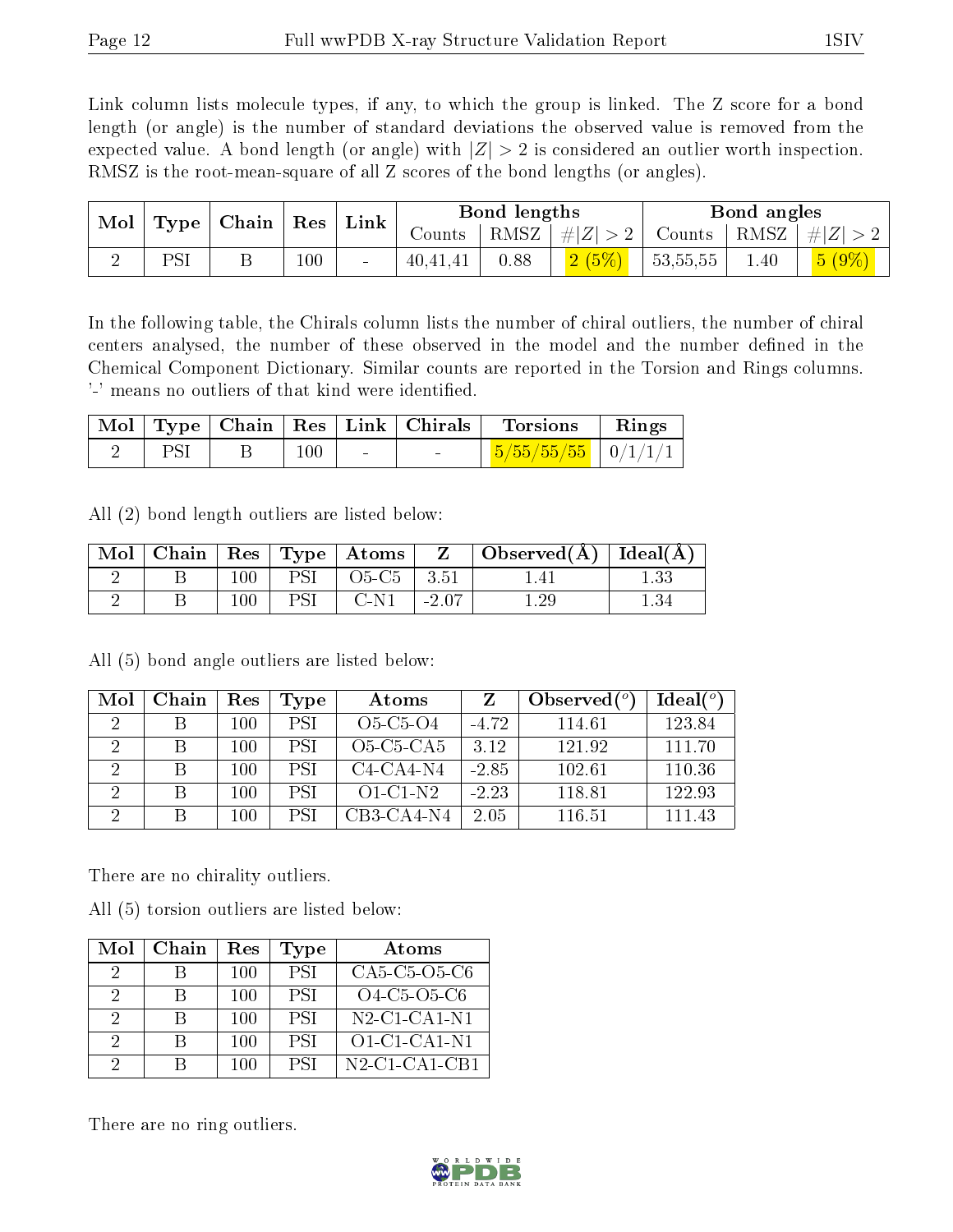|  | 1 monomer is involved in 1 short contact: |  |  |  |  |  |  |  |
|--|-------------------------------------------|--|--|--|--|--|--|--|
|--|-------------------------------------------|--|--|--|--|--|--|--|

|  |  | Mol   Chain   Res   Type   Clashes   Symm-Clashes |
|--|--|---------------------------------------------------|
|  |  |                                                   |

The following is a two-dimensional graphical depiction of Mogul quality analysis of bond lengths, bond angles, torsion angles, and ring geometry for all instances of the Ligand of Interest. In addition, ligands with molecular weight > 250 and outliers as shown on the validation Tables will also be included. For torsion angles, if less then 5% of the Mogul distribution of torsion angles is within 10 degrees of the torsion angle in question, then that torsion angle is considered an outlier. Any bond that is central to one or more torsion angles identified as an outlier by Mogul will be highlighted in the graph. For rings, the root-mean-square deviation (RMSD) between the ring in question and similar rings identified by Mogul is calculated over all ring torsion angles. If the average RMSD is greater than 60 degrees and the minimal RMSD between the ring in question and any Mogul-identified rings is also greater than 60 degrees, then that ring is considered an outlier. The outliers are highlighted in purple. The color gray indicates Mogul did not find sufficient equivalents in the CSD to analyse the geometry.



### 5.7 [O](https://www.wwpdb.org/validation/2017/XrayValidationReportHelp#nonstandard_residues_and_ligands)ther polymers (i)

There are no such residues in this entry.

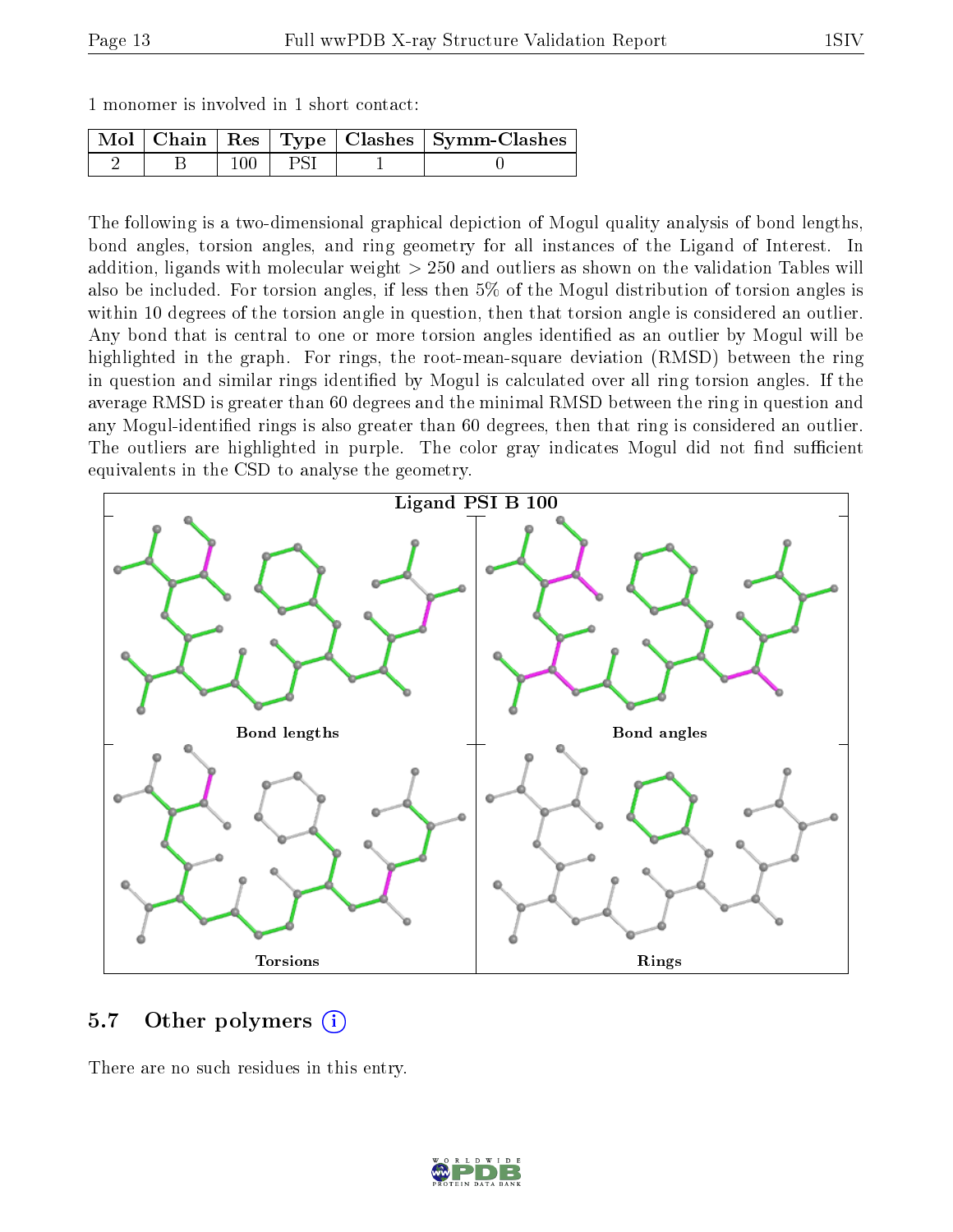# 5.8 Polymer linkage issues (i)

There are no chain breaks in this entry.